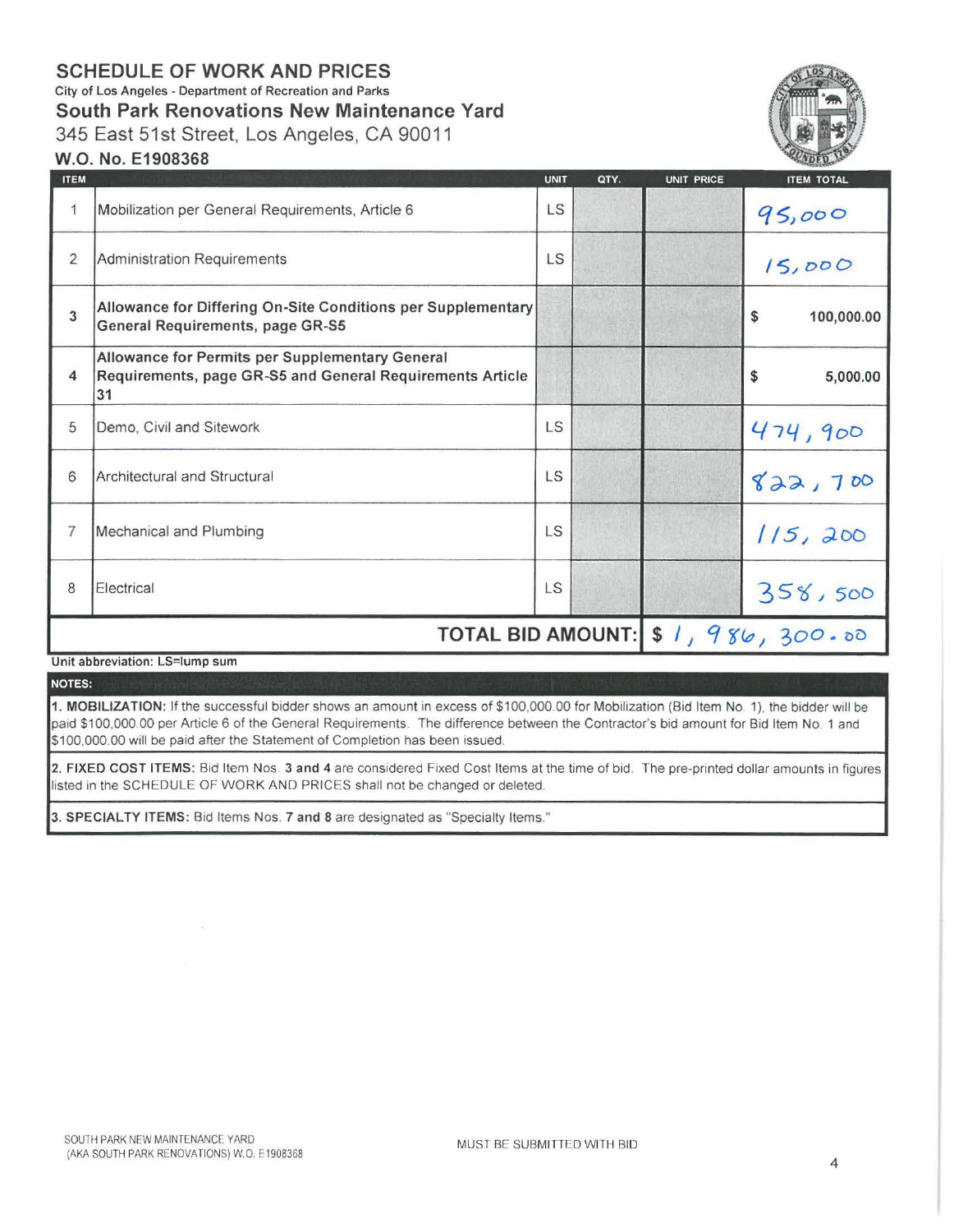## SCHEDULE "A" SUBCONTRACTORS AND SUPPLIERS The Prime Contractor shall perform, with its own organization, Contract work amounting to at least 30 percent of the Base Bid Price, unless otherwise instructed.

| PROJECT TITLE<br>South Park New Maintenance Yard                                                                                                                                                                                                                                                  | W.O. No./PRJ No.<br>E1908368          | NAME OF PERSON COMPLETING THIS FORM<br>Robert McCoy                                                                                                                      |                           |  |                |                                                           |     |                |     |     |             |     |                                                                                                                                |  |
|---------------------------------------------------------------------------------------------------------------------------------------------------------------------------------------------------------------------------------------------------------------------------------------------------|---------------------------------------|--------------------------------------------------------------------------------------------------------------------------------------------------------------------------|---------------------------|--|----------------|-----------------------------------------------------------|-----|----------------|-----|-----|-------------|-----|--------------------------------------------------------------------------------------------------------------------------------|--|
| BIDDER (NAME OF FIRM)                                                                                                                                                                                                                                                                             |                                       | ADDRESS / CITY / STATE / ZIP CODE                                                                                                                                        |                           |  |                |                                                           |     |                |     |     |             |     |                                                                                                                                |  |
| General Consolidated Constructors, Inc.                                                                                                                                                                                                                                                           | 19800 Gustin Lane Perris, CA 92570    |                                                                                                                                                                          |                           |  |                |                                                           |     |                |     |     |             |     |                                                                                                                                |  |
| CONTRACTOR'S LICENSE NO.                                                                                                                                                                                                                                                                          |                                       | <b>YEARS IN</b><br><b>EXPIRATION DATE</b>                                                                                                                                |                           |  |                | TELEPHONE No.                                             |     | (951) 734-3507 |     |     |             |     |                                                                                                                                |  |
| 562287                                                                                                                                                                                                                                                                                            |                                       | A, B & C-8<br>03/31/2019                                                                                                                                                 |                           |  |                | <b>BUSINESS</b>                                           | 30  | FAX No.        |     |     |             |     | (951) 582-2052                                                                                                                 |  |
| Sole Ownership<br>Type of Ownership:<br>Partnership                                                                                                                                                                                                                                               | <b>V</b> Corporation<br>Joint Venture | Is Bidder any of the following as defined in the Business Inclusion Program?<br>Check all that apply.<br>WBE [<br>SBE<br>EBE <sup>[]</sup><br>DVBE <sub>[</sub><br>MBE I |                           |  |                |                                                           |     |                |     |     |             |     |                                                                                                                                |  |
| List all subcontractors and suppliers who will do work on this project, regardless of the amount of money involved. (Ordinance No. 150,595. Los<br>Angeles Administrative Code Section 10.14 "Provisions Pertaining to Listing of Subcontractors."; Business Inclusion Program, Page 15 et seq.). |                                       |                                                                                                                                                                          |                           |  |                | DOLLAR PARTICIPATION OF ALL SUBCONTRACTORS AND SUPPLIERS  |     |                |     |     |             |     |                                                                                                                                |  |
| <b>DESCRIPTION OF BASE BID WORK TO BE PROVIDED DIRECTLY BY PRIME</b><br>BIDDER:                                                                                                                                                                                                                   |                                       |                                                                                                                                                                          |                           |  |                | DOLLAR VALUE OF BASE BID TO BE PERFORMED BY PRIME BIDDER: |     |                |     |     |             |     |                                                                                                                                |  |
|                                                                                                                                                                                                                                                                                                   |                                       |                                                                                                                                                                          |                           |  |                |                                                           |     |                |     |     |             |     |                                                                                                                                |  |
|                                                                                                                                                                                                                                                                                                   |                                       |                                                                                                                                                                          |                           |  |                |                                                           |     |                |     |     |             |     |                                                                                                                                |  |
|                                                                                                                                                                                                                                                                                                   |                                       |                                                                                                                                                                          |                           |  |                |                                                           |     |                |     |     |             |     |                                                                                                                                |  |
|                                                                                                                                                                                                                                                                                                   |                                       |                                                                                                                                                                          |                           |  | $\vert$ \$     | 1, 444, 900.00                                            |     |                |     |     |             |     |                                                                                                                                |  |
| Demo, Eurthwork, underground utilities,<br>wood framing, Drywall, metal siding,<br>mutal roofing, doors, windows, plumbing,<br>painting                                                                                                                                                           |                                       |                                                                                                                                                                          |                           |  |                |                                                           |     |                |     |     |             |     |                                                                                                                                |  |
| <b>SUBCONTRACTORS</b><br>OR SUPPLIERS<br>NAME, ADDRESS, TELEPHONE NO.                                                                                                                                                                                                                             | <b>SUB</b>                            | <b>SUPPLIER</b>                                                                                                                                                          | CONTRACTOR<br>LICENSE NO. |  | TO BE PROVIDED | DESCRIPTION OF WORK OR SUPPLIES                           | MBE | WBE            | SBE | EBE | <b>DVBE</b> | DBE | add/deduct item)                                                                                                               |  |
|                                                                                                                                                                                                                                                                                                   |                                       |                                                                                                                                                                          |                           |  |                |                                                           |     |                |     |     |             |     |                                                                                                                                |  |
|                                                                                                                                                                                                                                                                                                   | $\triangleright$                      |                                                                                                                                                                          | 388218                    |  | Mason          |                                                           |     |                |     |     |             |     |                                                                                                                                |  |
|                                                                                                                                                                                                                                                                                                   |                                       |                                                                                                                                                                          |                           |  |                |                                                           |     |                |     |     |             |     | Add's: \$                                                                                                                      |  |
|                                                                                                                                                                                                                                                                                                   |                                       |                                                                                                                                                                          |                           |  |                |                                                           |     |                |     |     |             |     | Ded's: \$                                                                                                                      |  |
|                                                                                                                                                                                                                                                                                                   |                                       |                                                                                                                                                                          |                           |  |                |                                                           |     |                |     |     |             |     |                                                                                                                                |  |
|                                                                                                                                                                                                                                                                                                   |                                       |                                                                                                                                                                          |                           |  | (DOF)          |                                                           |     |                |     |     |             |     |                                                                                                                                |  |
|                                                                                                                                                                                                                                                                                                   |                                       |                                                                                                                                                                          | 941468                    |  |                |                                                           |     |                |     |     |             |     |                                                                                                                                |  |
| Nibbelink<br>1120 W. AVC L-8<br>Lancaster CA 93534<br>$UU1 - 948 - 7859$<br>Golden State Roofing<br>2210 Avalon BIVG<br>Larson CA 90745                                                                                                                                                           |                                       |                                                                                                                                                                          |                           |  |                |                                                           |     |                |     |     |             |     | DOLLAR VALUE OF<br>SUBCONTRACTOR or<br>SUPPLIIER (note if<br>$_{Base:}$ s 91,456<br>Base: \$ 26, 230<br>Add's: \$<br>Ded's: \$ |  |

PERCENTAGE OF MBE/WBE/SBE/EBE/DVBE PARTICIPATION

Total combined dollar value of MBE/WBE/SBE/EBE/DVBE subcontractors and suppliers portions of work. Do not include prime bidder's portion unless it is a Joint Venture, in which case the value of work to be performed by one of the Joint Venturer's who is an MBE, WBE, SBE, EBE or DVBE may be included. tions of work. Do not include prime<br>by one of the Joint Venturer's who is an<br>experience of Person Completing Form

| $\frac{1}{2}$ and $\frac{1}{2}$ in a sequence of the second second on $\frac{1}{2}$ . The second state $\frac{1}{2}$ , where $\frac{1}{2}$ is the second<br>TOTAL MBE'S AMOUNT: $sU1,298 = 02$ |                                |      |
|------------------------------------------------------------------------------------------------------------------------------------------------------------------------------------------------|--------------------------------|------|
| TOTAL WBE's AMOUNT: \$                                                                                                                                                                         |                                |      |
| TOTAL SBE's AMOUNT: $\frac{37}{755}$<br>.02%                                                                                                                                                   | Signature of Person Completing |      |
| TOTAL EBE's AMOUNT: $\sqrt{7298}$<br>.02%                                                                                                                                                      | President/Secretary            |      |
| TOTAL DVBE's AMOUNT: \$ 37,755                                                                                                                                                                 | Title                          | Date |
| 053<br>BASE BID AMOUNT:                                                                                                                                                                        |                                |      |

Signature of Person Completing Form

President/Secretary 2/07/2019<br>Title Date